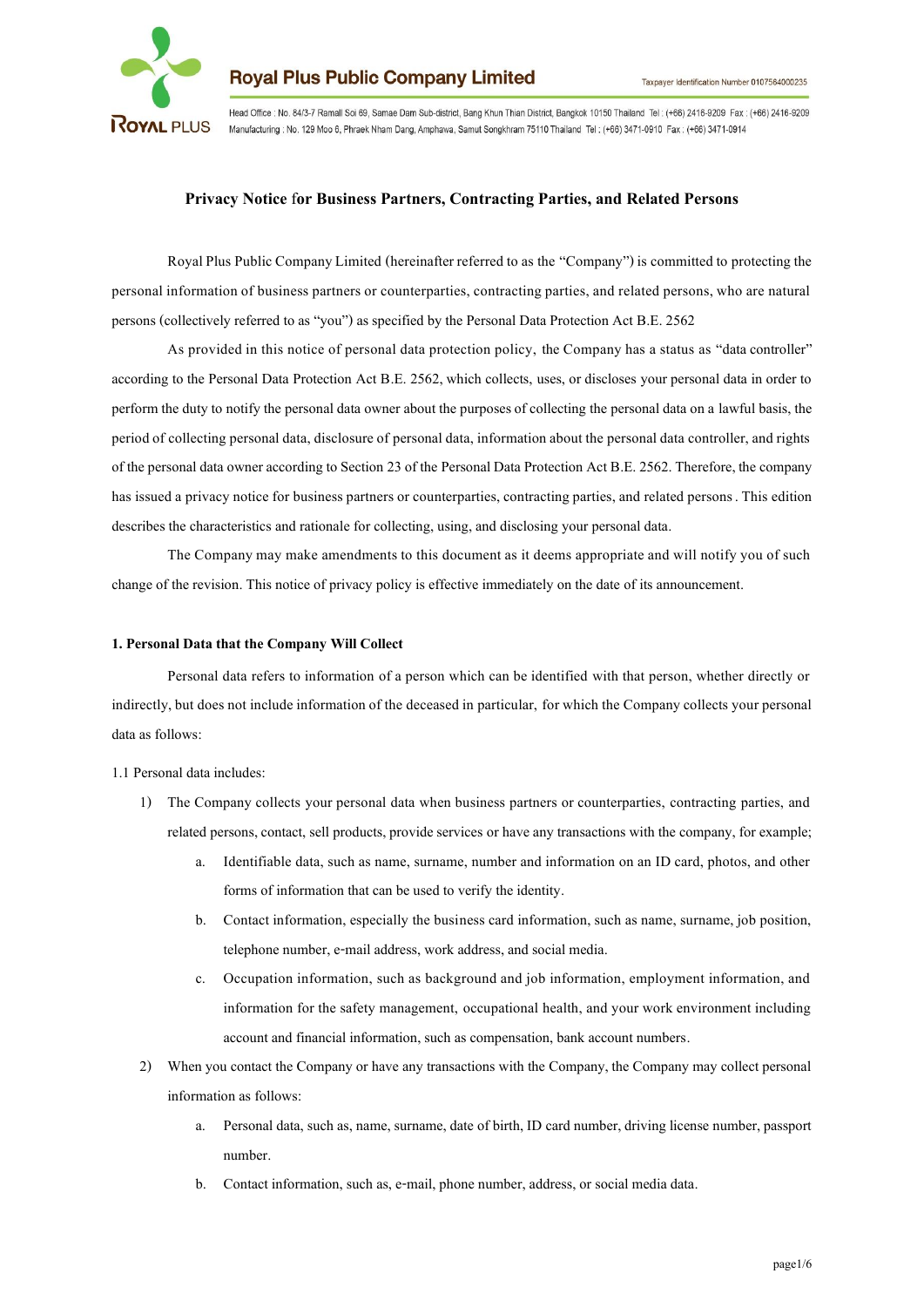

Head Office : No. 84/3-7 Ramall Soi 69, Samae Dam Sub-district, Bang Khun Thian District, Bangkok 10150 Thailand Tel: (+66) 2416-9209 Fax: (+66) 2416-9209 Manufacturing : No. 129 Moo 6, Phraek Nham Dang, Amphawa, Samut Songkhram 75110 Thailand Tel: (+66) 3471-0910 Fax: (+66) 3471-0914

- c. Activity information, such as a record of the previous participation.
- 3) When you enter the Company's area that has installed CCTV Cameras, the Company will collect your images from the Company's CCTV cameras but not the audio. The Company will label that CCTV cameras are used in the area.
- 4) When you use the Company's Wi-Fi service, registration may be required to use the service with personal information that the company collects to provide you with Wi-Fi services, such as your first name, last name, phone number, email, usage history, etc.

### 1.2 Sensitive data includes:

- 1) The Company may be required to collect and process sensitive personal data as required by data-protection laws according to the purposes stated by the company in this policy notice, such as
	- a. In some cases, the Company may collect sensitive data. For example, the Company may require an ID card containing religious information or your blood type to verify your identity or to process taxes, or pay contractual prices.
	- b. When the company needs to use such information for the benefit of company secur ity, such as fingerprints for identification (if any).
	- c. Health information, such as food allergy information, for use in various activities (if any).
- 2) In case of necessity, the Company will process your sensitive personal data only with your express consent or for other purposes, as required by law. However, the Company will use its best efforts to provide adequate security measures to protect your sensitive personal data.

### **2. Processing Personal Data Purposes**

2.1 To be used for processing requests of business partners or counterparties, contracting parties, and related persons before entering into a contract or to comply with the contract that business partners or counterparties, contracting parties, and related persons are contractual. or transactions with the Company, as the case may be

2.2 For our legitimate interests or that of others, such as:

- 1) For the benefit of the execution of the contract between you and the Company, and the Company processes your personal data for the contractual obligation, procurement, inspection, payment, payment of goods and services, auditing and evaluating work according to the terms set forth in contracts or other related documents, including managing relationships with you.
- 2) For the legitimate interests of the Company, such as for the internal management, management, development, and other actions to enable business operations, including management and development of products or services (including the website and applications), research, such as surveys, interviews, investigations and prevention of fraud or other crimes, and maintenance of information systems.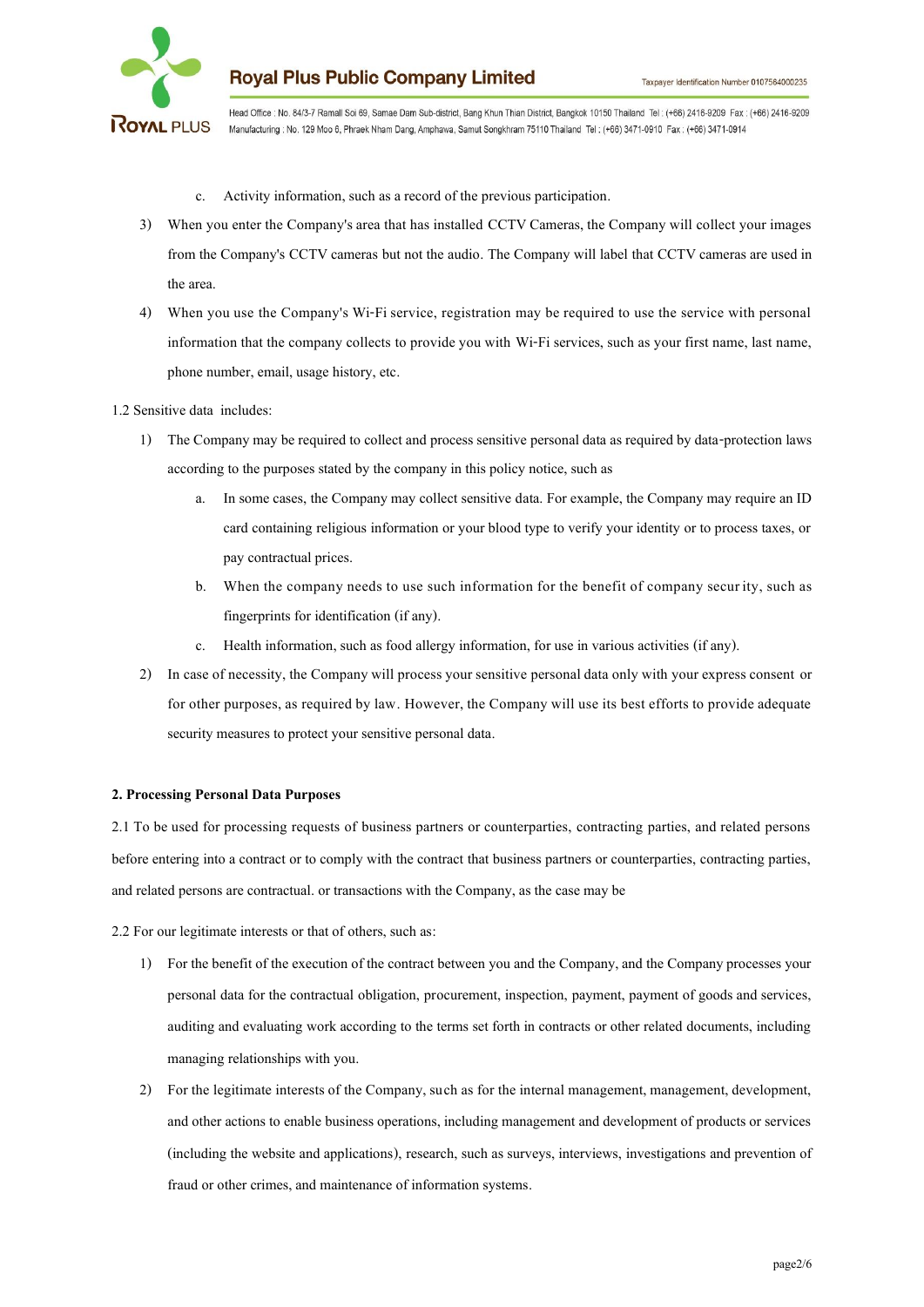

Head Office : No. 84/3-7 Ramall Soi 69, Samae Dam Sub-district, Bang Khun Thian District, Bangkok 10150 Thailand Tel: (+66) 2416-9209 Fax: (+66) 2416-9209 ROYAL PLUS Manufacturing : No. 129 Moo 6, Phraek Nham Dang, Amphawa, Samut Songkhram 75110 Thailand Tel: (+66) 3471-0910 Fax: (+66) 3471-0914

- 3) For the safety interests, such as providing security measures, this includes IT information systems, such as company premises access, logging in to a website or application.
- 4) For marketing research and notification of news and information via books, emails, SMS, applications, social media, phone calls, and direct mail.
- 5) For the exercise of legal claims.

2.3 To prevent and suppress danger to your or others' lives, bodies, and health, such as emergency contact, communicable disease control and prevention.

2.4 To be able to comply with the laws, including the provisions of the laws, rules, and orders of the competent authorities.

2.5 For the performance in carrying out missions for the Company public benefit or performing duties in the exercise of state powers that have been granted.

2.6 In the event that you give consent, the Company will process personal data for the purposes set out in each consent as follows,

1) In order for the company to process your personal data other than the aforementioned, the Company may collect your additional personal data, which the company will notify and ask for consent from time to time.

2) You can learn more details about consent in the section 4

## **3. Changes in the Purpose of Personal Data Usage**

The Company will use your personal information only for collecting purposes. If the Company has to use your personal data for other purposes, the Company will notify you as soon as possible.

## **4. Asking for Consent and Possible Effects of Withdrawing Consent**

4.1 Whenever the Company collects and evaluates personal data with your consent, you have the right to withdraw your consent to the Company. This consent withdrawal will not affect the collection, use, disclosure, or evaluation of personal data to that you have given consent.

4.2 If you withdraw the consent you have given to the Company or refuse to provide certain information. It may result in the Company being unable to fulfill some or all of the objectives stated in this Policy Notice.

### **5. How Is Your Personal Data Collected?**

The Company collects your personal information through which you submit personal information to the Company in applying to participate in activities or through websites or social media or contacting via telephone or contacting the Company.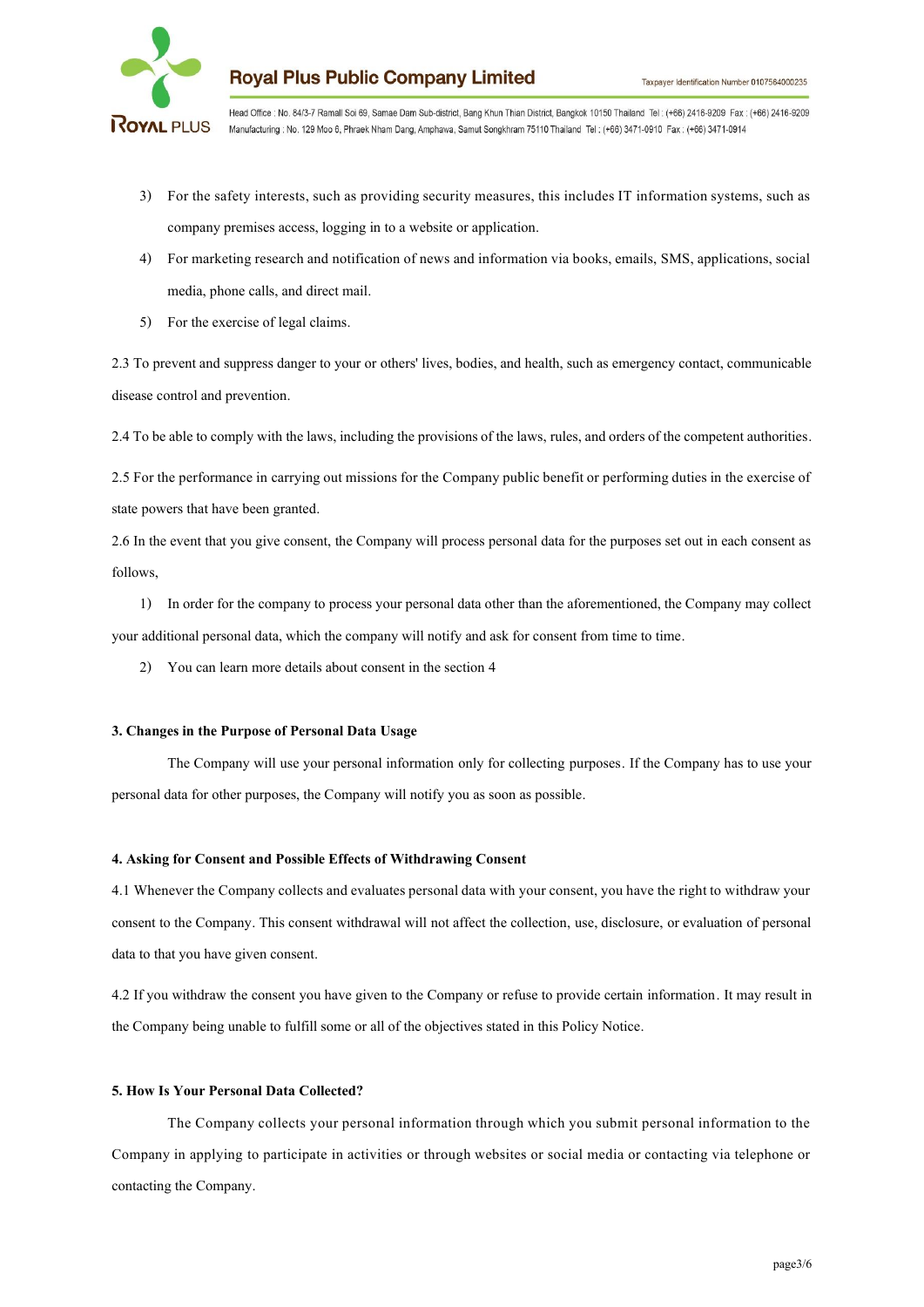

Head Office : No. 84/3-7 Ramall Soi 69, Samae Dam Sub-district, Bang Khun Thian District, Bangkok 10150 Thailand Tel: (+66) 2416-9209 Fax: (+66) 2416-9209 ROYAL PLUS Manufacturing : No. 129 Moo 6, Phraek Nham Dang, Amphawa, Samut Songkhram 75110 Thailand Tel: (+66) 3471-0910 Fax: (+66) 3471-0914

The Company collects information about your use of the website through cookies. (Please refer to each company's Cookies Policy from which you access the website.)

### **6. Disclosure of Your Personal Information to Others**

6.1 The Company may disclose and share your personal information with

1) Other persons and juristic persons ("other person") for the purpose of collecting and processing personal data as described in this policy notice, such as distributors, agents, transport service providers (e.g. postal), data processing service providers, marketing service providers, contractors, transaction and financial service providers (e.g. banks, payment processors), technology providers (e.g. cloud, blockchain, SMS services, data analytics services), IT program and system providers, auditors, insurance companies, consultants, government agencies (e.g. the Revenue Department, the Anti-Money Laundering Office) and other necessary persons for the company to be able to conduct business and provide services to you including any action in accordance with the purposes for collecting and processing personal data as stated in this notice of personal data protection policy.

6.2 The Company will require the person receiving the information to take appropriate measures to protect your information and process such personal data only as necessary, and take steps to prevent the misuse or disclosure of personal information.

### **7. Security of Personal Data**

7.1 The Company has technical security measures for your personal data that prevent collected personal information from accidental loss or being unduly accessed, disclosed or altered, without authorization.

7.2 The Company provides appropriate security measures, accessing to your personal data by employees, agents, contractors, or third parties will be limited. The Company will only allow persons who need to access such personal data to perform their duties. If there are cases where a third party processes your personal data, it will be a process under the Company's order. The Company will assign such third parties to have a duty to protect your personal information and comply with applicable personal data protection laws.

#### **8. Personal Data Collection Period**

8.1 The Company will retain your personal data for the period necessary to fulfill the purposes for each type of personal data unless the law allows for a longer retention period. If the period cannot be clearly stated, we will retain information for a period that may be expected per the collection's standard. (For example, the general legal age is maximum at 10 years).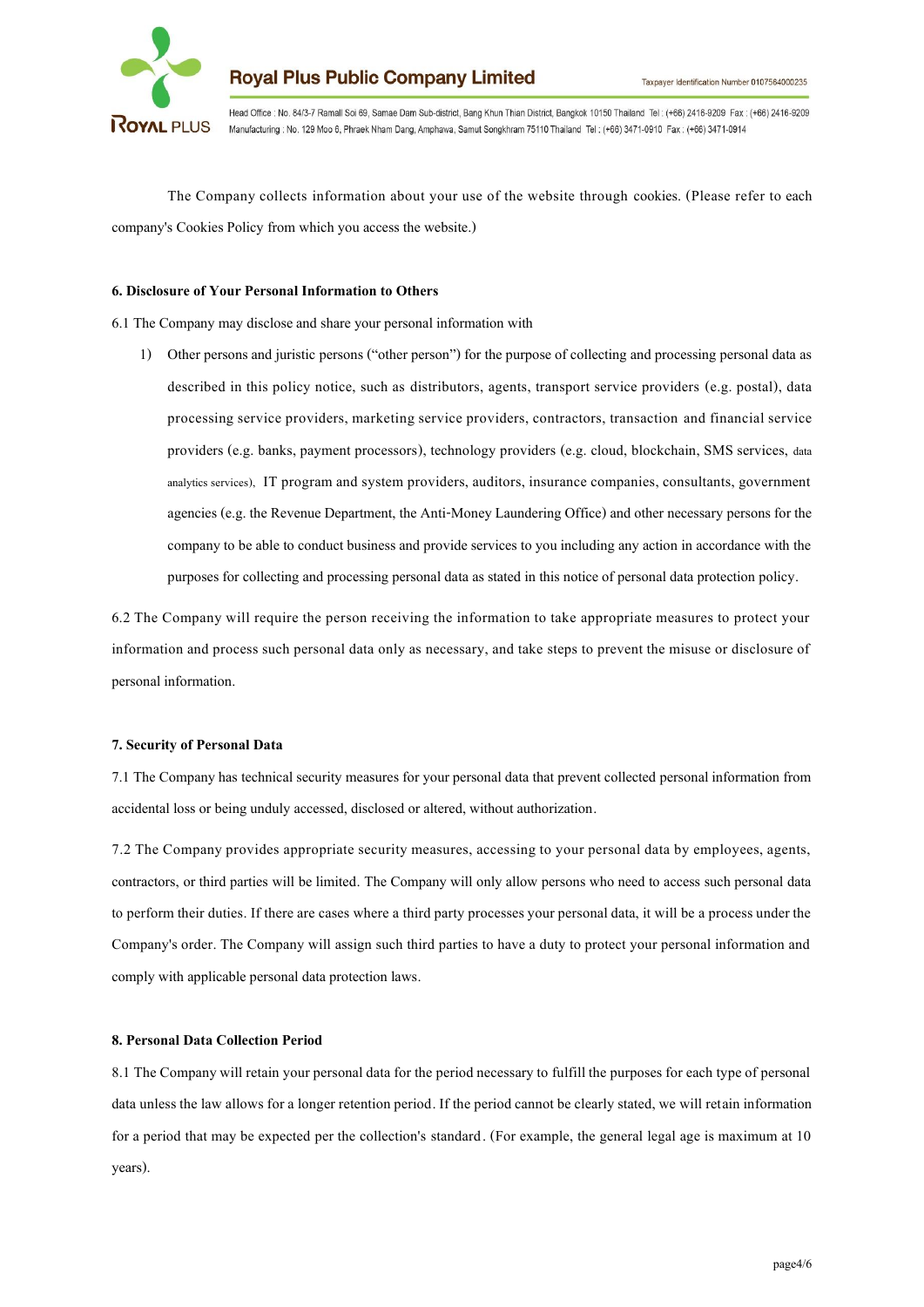

Head Office : No. 84/3-7 Ramall Soi 69, Samae Dam Sub-district, Bang Khun Thian District, Bangkok 10150 Thailand Tel: (+66) 2416-9209 Fax: (+66) 2416-9209 ROYAL PLUS Manufacturing : No. 129 Moo 6, Phraek Nham Dang, Amphawa, Samut Songkhram 75110 Thailand Tel: (+66) 3471-0910 Fax: (+66) 3471-0914

8.2 In the case of CCTV, we will collect the data as follows:

- 1) For normal circumstances, your personal data will be retained not exceeding than 30 days.
- 2) In cases of necessity, such as where it is necessary to provide an evidence in an investigation, interrogation, prosecution, or where the personal data owner requests, the personal data may be retained for more than30 days. The Company will delete the data when the objectives are complete.

8.3 The Company provides an audit system for the deletion or destruction of personal data after the expiration of the retention period or when unrelated to or beyond the necessity of collecting that personal data.

8.4 In the event that the Company uses your personal information with your consent, the Company will process such personal data until you request the cancellation of consent and the Company has processed your request. However, the Company will retain your personal data only necessary for a historical record that you have previously withdrawn your consent for the Company to be able to respond to your requests in the future.

### **9. Personal Data Owner's Rights**

9.1 According to the conditions specified by the Data Privacy Protection Act, B.E.2562, you have the following rights:

- 1) To withdraw the consent you have given to us to process your personal data.
- 2) To request accessing and obtaining a copy of personal data, which is under the responsibility of the personal data controller, or apply to disclose the acquisition of your personal information.
- 3) To send or transfer personal data in electronic form as required by the Personal Data Protection Act to other parties.
- 4) To object to the collection, use or disclosure of personal information about yourself.
- 5) To request the controller to delete, or destroy, or make personal data non-identifiable to the data owner.
- 6) To request the controller for personal data using suspension.
- 7) To request the controller to ensure that the personal data is accurate, current, complete, and not cause misunderstandings.
- 8) To file a complaint with the Personal Data Protection Directors if the Company or the processor of personal data, including employees or contractors of the company or the personal data processor, violates or fails to comply with data protection laws.

In this regard, the Company will consider the request to exercise such rights and notify the result of the consideration within 30 days from the date the Company receives such request under the Personal Data Protection Act and related laws. 9.2 You can exercise such rights by law by filling in the information and wishes in the request form or consent withdrawal request, which appears on the Company's website. You can begin exercising your rights when the Personal Data Protection Law applies to the Data Controller.